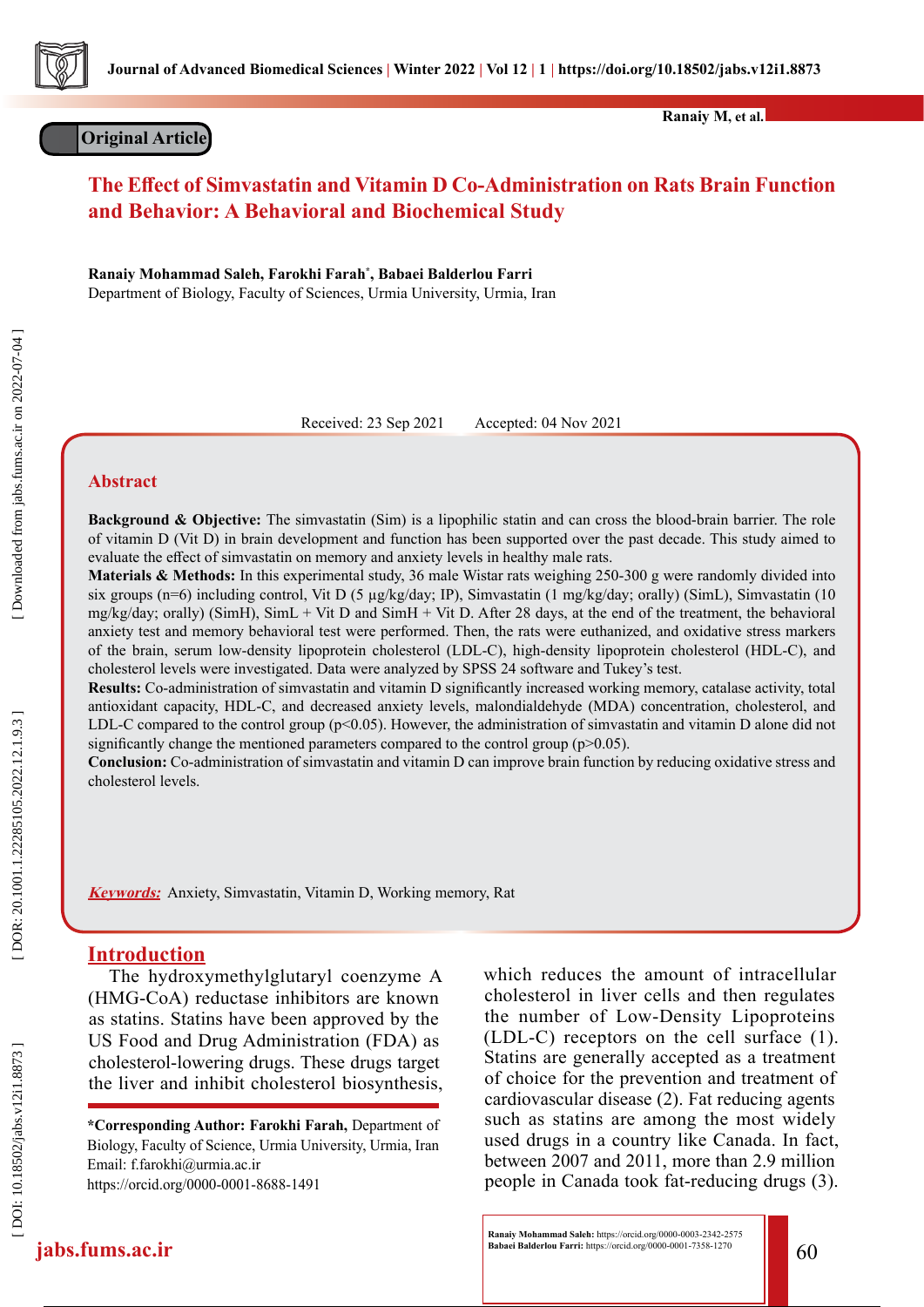



The results of research on laboratory animals and humans indicate that simvastatin can easily affect the brain due to its lipophilic and ability to cross the blood-brain barrier (4). Different types of statins cross the blood-brain barrier with various efficiencies, depending on the degree of being lipophilic (5). The lipophilic statins such as simvastatin affect the nervous system and improve the concussion treatment, improve learning in the rat, increase protein synthesis and cell differentiation into mature neurons in mice, and increase BDNF and VEGF expression (6). Simvastatin is known to possess antioxidant properties in addition to its cholesterol-lowering effects (7). In this regard, the results of studies showed a reduction in anxiety associated with the use of simvastatin (8). Over the past decade, there have been reports of adverse cognitive effects of statins in some cases such as memory loss and amnesia (9). The US FDA announced that "memory loss" and "confusion" were among the cognitive effects reported in patients treated with statins (10). However, the results of some studies indicate the positive effects of statins on cognitive function and memory in laboratory animals and humans (11, 12).

Vitamin D is a fat-soluble vitamin that is synthesized in the skin with exposure to sunlight or is ingested from dietary supplements or food. After hydroxylation in the liver into 25-hydroxyvitamin D, the active metabolite can enter the cell, bind to the vitamin D-receptor, and subsequently to a responsive gene such as calcium-binding protein (13). Recent studies have shown that low serum 25–hydroxyvitamin D are associated with depressive symptoms (14). Some statins decrease 25-hydroxyvitamin D, but some statins increase their level, for example, rosuvastatin increases its level, while fluvastatin does not have a significant effect on increasing the level of 25-hydroxyvitamin D (15). Studies have shown that statins lower plasma cholesterol levels, however, cholesterol is required for vitamin D synthesis. There is a lot of debate about vitamin D reduction due to statins and their effect on public health (16).

Therefore, this study aimed to determine the

effect of simvastatin in the presence of vitamin D supplementation on working memory, anxiety levels, cholesterol level, and oxidative stress of healthy male rats.

## **Materials & Methods**

## **Animals and treatment**

 In this experimental study, 36 male adult Westar rats weighing 250±20 g were purchased from authorized laboratory animal breeding center (Laboratory Animal House, Urmia University, Urmia, Iran). Rats were kept in cages under standard conditions of temperature (22.00  $\pm$  2.00 °C), relative humidity (50.00  $\pm$  10.00%), and light (12 hr light/dark), fed with a standard pellet diet and had free access to water. The experimental protocol and procedures complied with international guidelines for care and use of laboratory animals and were approved by the Urmia University (No: IR-UU-AEC-3/1033 / DA). Following two weeks, the rats were divided into six groups (n=6), including control, Vit D (5 µg/kg/day; IP) (17), Simvastatin (1 mg/kg/ day; orally) (Low dose of Simvastatin; SimL) (18), Simvastatin (10 mg/kg/day; orally) (High doses of Simvastatin; SimH) (19), SimL + Vit D and  $SimH + Vit$  D. The duration of this study was considered as 28 days. The chemicals were purchased from Sigma (St. Louis, USA) unless otherwise stated. The Vit D and Simvastatin were dissolved in sesame oil (Barij Essence, Tehran, Iran) and distilled water, respectively.

## **Working memory measurement**

After 28 days, at the end of the treatment, the evaluation of the working memory was performed in the cross-Maze. Cross-maze is made of wood and has 4 equal arms measured  $13\times50\times10$  cm connected to a circular center plate in the middle of the maze. The arms are named A, B, C, and D. To perform the test, each rat was placed in the central maze area, allowing free access to all areas of the maze over 10 minutes. The number and sequence of animals entering the arms were recorded as one of the letters A, B, C, and D. Periodic behavior was considered to be the successive and consecutive inputs to all arms in the quadrant series. Thus,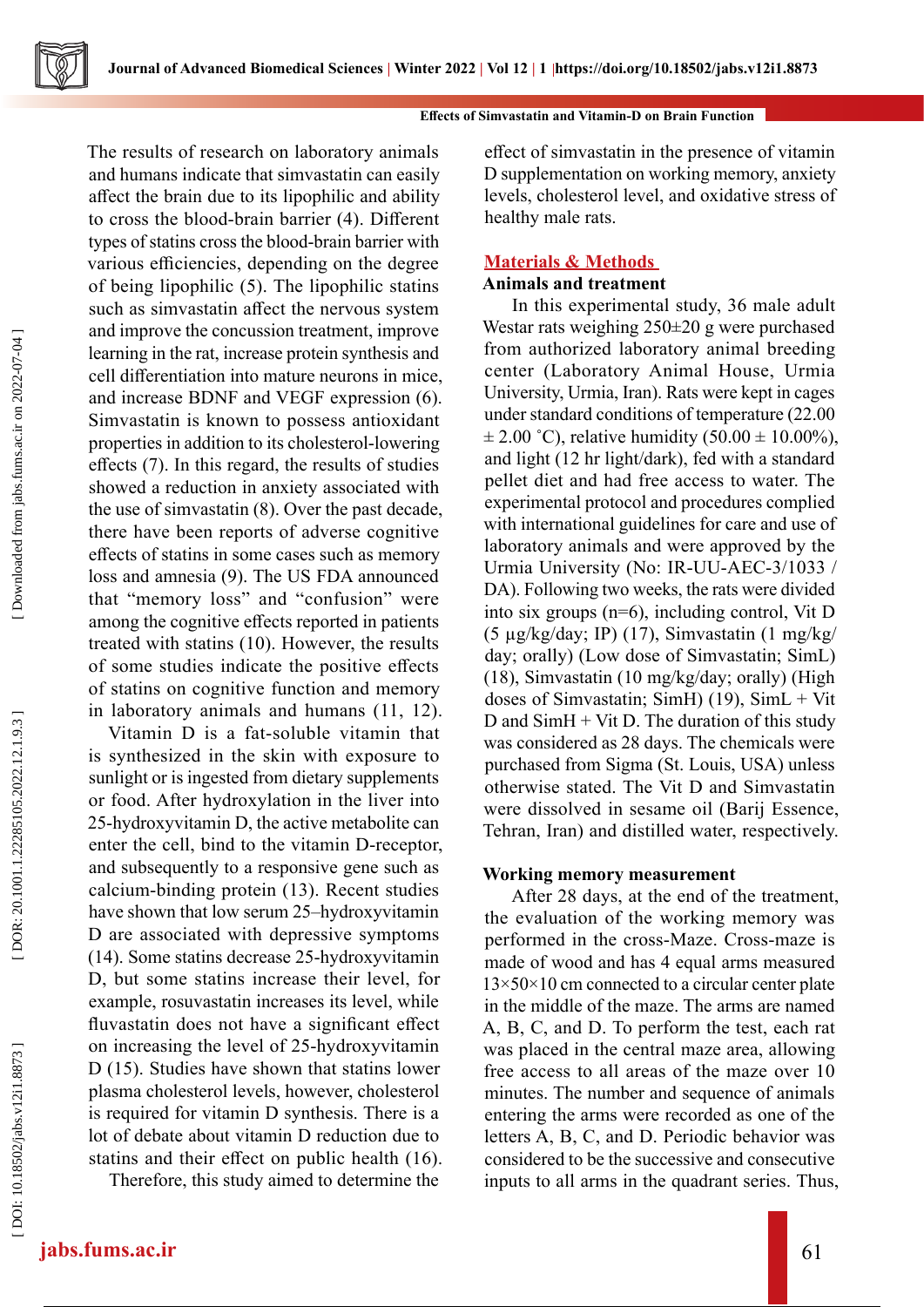

the percentage of rotation was calculated from the ratio of the number of actual rotations observed to the number of possible rotations (Total number of arms entering - 3)  $\times$  100.

*Alternation percent = The number of actual alternations The number of possible alternations*  $\times$  100<sup>*The number of possible alternations*</sup>

*Possible alternations=Total number of entries-3*

### **Anxiety measurement**

An elevated plus maze (EMP) was used for measurement of anxiety (20). This assessment is based on two instincts: one is the sense of rodent search and the other is the avoidance of open and bright environments. In this way, the animals are more inclined to spend their time in closed arms. An anxiety testing device is a wooden instrument that has four arms in the form of a plus-Maze. During the 5-minute period that the animal moved freely in different parts of the maze, four factors were measured by observation: the number of times the animal entered the open arm, the number of times the animal entered the closed arm, the length of time the animal stays in the open arm, the length of time the animal stays in the closed arm.

Percentage of time spent in the open arm = Time to stay in the open arm  $\times 100$ time to stay in the open + closed arms

### **Sampling**

 After behavioral measurement, the rats were euthanized with ketamine (75.00 mg kg-1, Alfasan, Woerden, The Netherlands) and xylazine (10.00 mg kg-1; Alfasan, Woerden, The Netherlands), both intraperitoneally (IP). Then, blood samples were taken from the heart of the animals. After one hour, all blood samples were centrifuged at 1500 rpm for 10 minutes to isolate their serum. The obtained serum was carefully separated by a sampler and stored in Ependrov microtubes in a freezer at -80 ° C for serological assessments. The brain tissue was carefully removed and transferred to a −80°C freezer for evaluation of oxidative stress markers.

#### **Oxidative stress markers**

The Malondialdehyde (MDA) concentrations

of brain tissue were assessed using the reaction of Thiobarbituric acid as previously described (21). Catalase (CAT) activity in homogeneous brain tissue was evaluated based on its ability to decompose  $H_2O_2$  using the Aebi method (22). The amount of total antioxidant capacity (TAOC) of brain tissue was evaluated using the ferric reducing antioxidant power (FRAP) test (23).

#### **Biochemical analysis**

Serum total cholesterol (TC), Low-Density Lipoprotein Cholesterol (LDL-C), and highdensity lipoprotein cholesterol (HDL-C) were determined using the diagnostic kit (Pars Azmoon Kit, IRI) on an automatic analyzer (Abbott, model Alcyon 300, USA).

#### **Statistical Analysis**

Statistical analysis was performed by SPSS software (version 24.0, IBM Corp., Armonk, USA) using a one-way ANOVA and Tukey's post hoc tests. A p-value of less than 0.05 was considered statistically significant.

### **Results**

#### **Working memory outcome**

The working memory rate in the SimH group was significantly increased compared to the controls (p<0.05). While the SimL and Vit D groups did not show a significant difference from the control group  $(p>0.05)$ . However, the working memory rate in the  $SimL + Vit$  D and  $SimH + VitD$  groups was significantly increased compared to the control ( $p < 0.05$ ; Chart 1).

#### **Anxiety results**

Statistical results of anxiety rate showed that the anxiety rate in the SimH groups was significantly reduced compared to the control group ( $p < 0.05$ ). However, the anxiety rate in the Vit D and SimL groups was not significantly different from the control ( $p > 0.05$ ). The administration of both high and low doses of simvastatin with vitamin D in the  $SimL + Vit$  D and  $SimH + VitD$  groups significantly reduced the anxiety rate in these groups compared to the control group ( $p < 0.05$ ; Chart 1).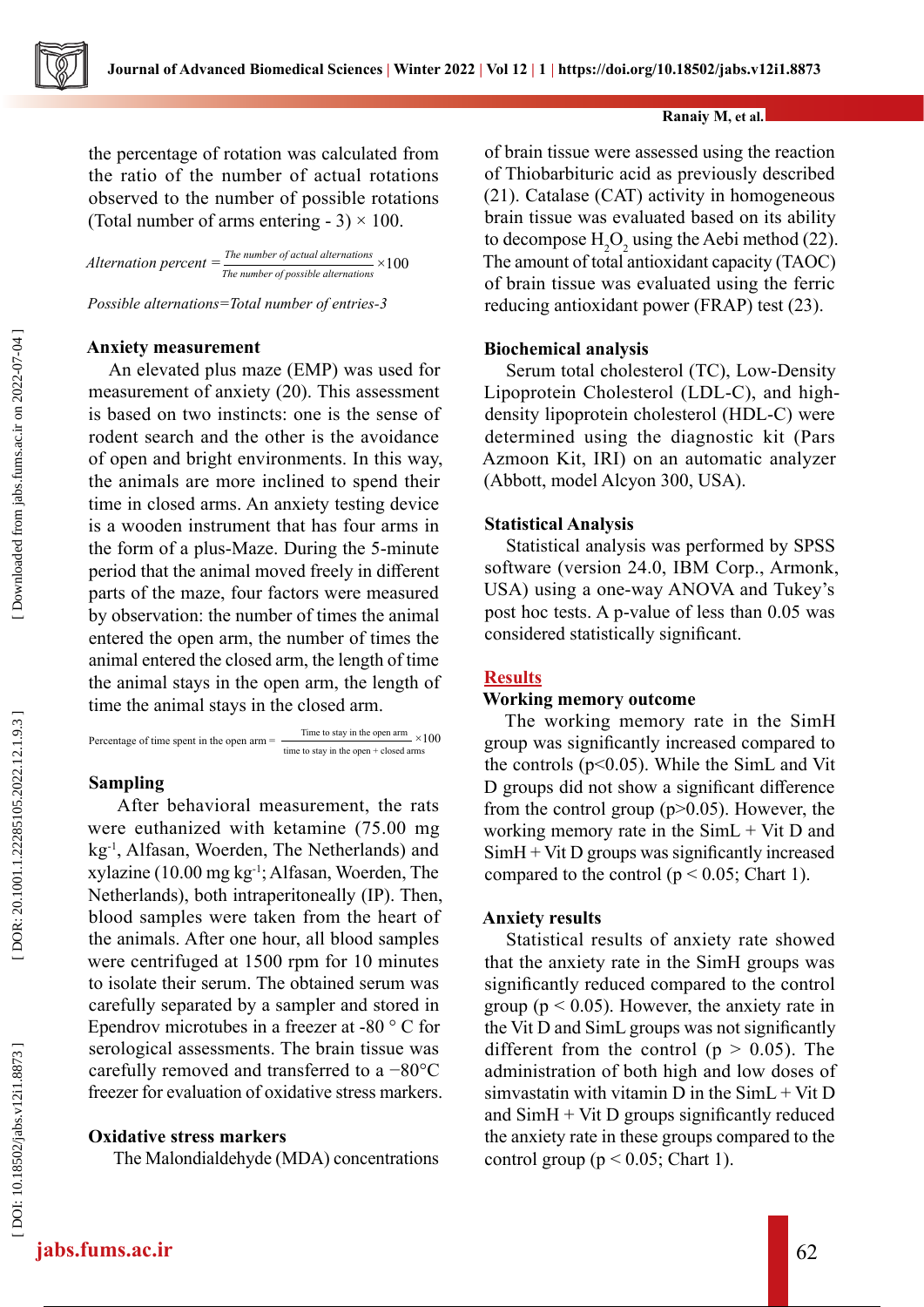

#### **Effects of Simvastatin and Vitamin-D on Brain Function**

**Chart 1.** Effect of simvastatin and vitamin D (Vit D) on working memory and Anxiety rate in different groups (Mean  $\pm$  SEM)

<sup>abc</sup> Different letters indicate a significant difference between groups in each column ( $p < 0.05$ ).

### **Oxidative stress markers outcome**

The MDA concentration in the SimH group showed a significant decrease compared to the control ( $p$  $>$ 0.05). However, no significant change was observed in the Vit D and SimL groups compared to the control group (p<0.05). Co-administration of simvastatin and vitamin D in the  $SimH + Vit$  D group significantly reduced MDA compared to the control group  $(p>0.05;$  Chart 2-A).

Catalase activity in SimH, SimL + Vit D, and

 $SimH + Vit$  D groups significantly increased compared to the control group ( $p<0.05$ ). However, the increase in catalase activity in the SimL and Vit D groups was not statistically significant with the control group  $(p>0.05;$  Chart 2-B).

The level of TAOC in SimH, SimL + Vit D, and  $SimH + Vit$  D groups were significantly increased compared to the control group ( $p<0.05$ ). However, the increase in TAOC levels in Vit D and SimL groups compared to the control group was not statistically significant ( $p > 0.05$ ; Chart 2-C).

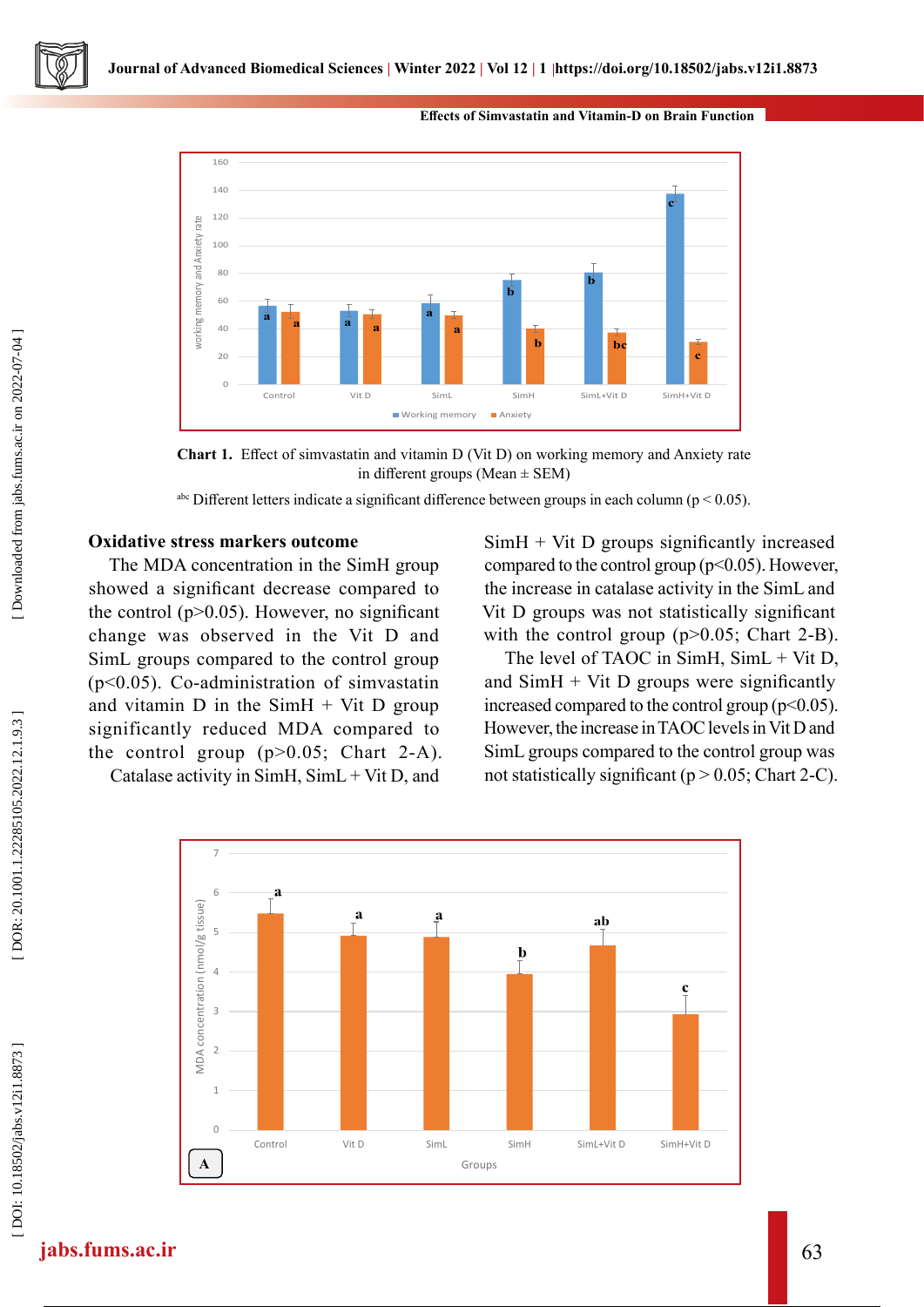



**Chart 2.** Effect of simvastatin and vitamin D (Vit D) on malondialdehyde (MDA) concentration, Catalase activity, and total antioxidant capacity (TAOC) in different groups (Mean ± SEM)

## **Serological outcome**

The serum total cholesterol levels in the SimH group showed a significant increase compared to the control group ( $p < 0.05$ ). While the level of total cholesterol in the SimL and Vit D groups did not show a significant difference compared to the control group ( $p > 0.05$ ). There was a significant increase in the SimH + Vit D group compared to the control group ( $p < 0.05$ ). However, the increase in total cholesterol level in the SimL + Vit D group compared to the control group was not statistically significant ( $p > 0.05$ ; Table 1). The LDL-C levels were significantly increased

in the SimH group compared to the control group (p < 0.05). While LDL-C in SimL and Vit D groups were not significantly different from control (p > 0.05). However, there was a significant increase in the SimL + Vit D and SimH + Vit D groups compared to the control group ( $p < 0.05$ ; Table 1).

The HDL-C levels in SimH and SimH + Vit D groups showed a significant increase compared to the control group ( $p > 0.05$ ). However, the increase of HDL-C levels in Vit D, SimL, and SimL + Vit D groups was not statistically significant compared to the control group ( $p \le 0.05$ ; Table 1).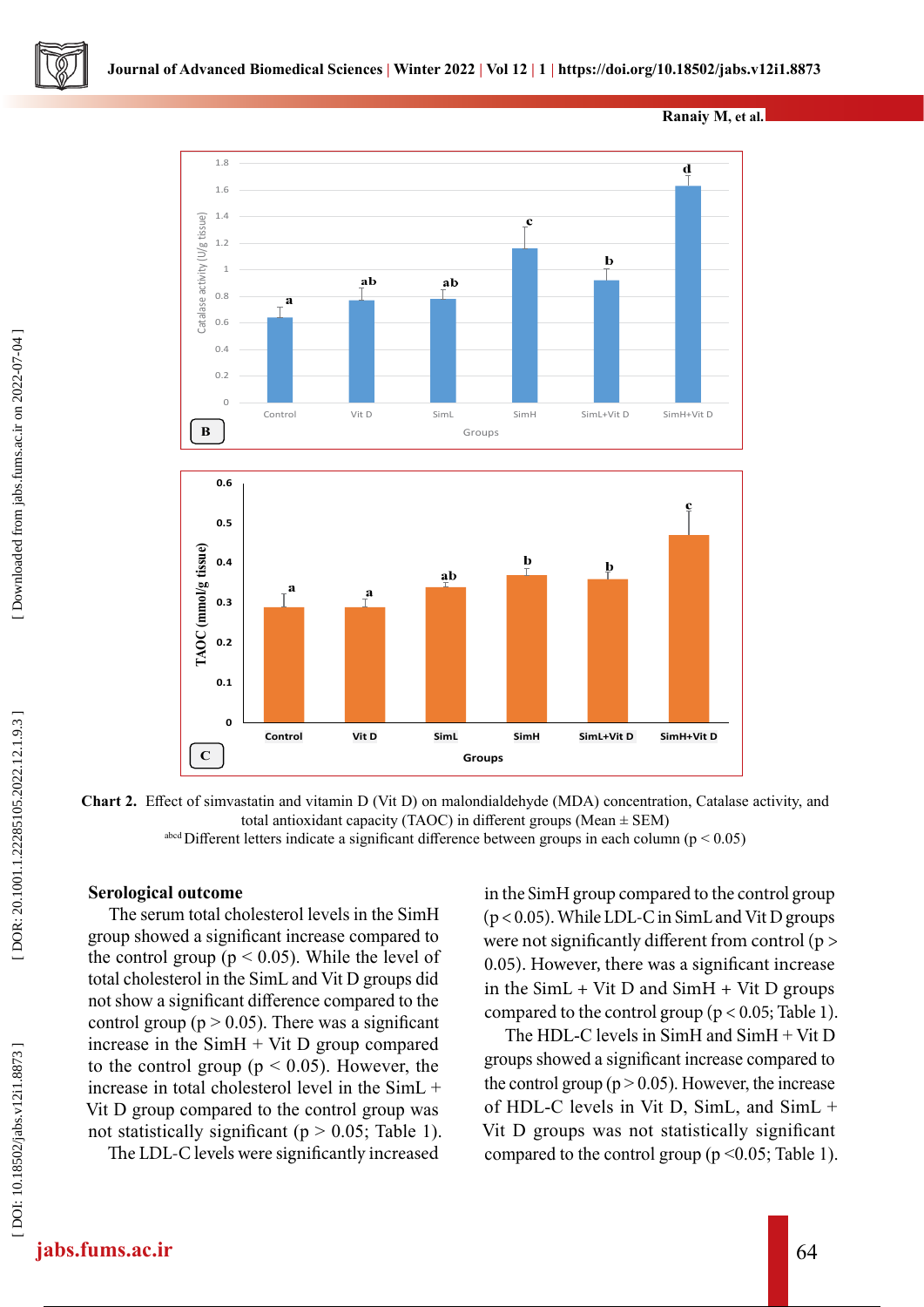#### **Effects of Simvastatin and Vitamin-D on Brain Function**

**Table 1.** Effect of simvastatin and vitamin D (Vit D) on total cholesterol (TC), low-density lipoprotein cholesterol (LDL-C), and high-density cholesterol (HDL-C) in different groups (Mean  $\pm$  SEM)

| <b>Groups</b>  | Total cholesterol (mg/dl)      | $LDL-C$ (mg/dl)                | $HDL-C$ (mg/dl)               |
|----------------|--------------------------------|--------------------------------|-------------------------------|
| Control        | $83.89 \pm 4.66$ <sup>ab</sup> | $28.11 \pm 1.60$ ab            | $30.23 \pm 2.05$ <sup>a</sup> |
| Vit D          | $85.95 \pm 3.60$ <sup>a</sup>  | $29.15 \pm 1.56$ <sup>a</sup>  | $30.91 \pm 2.47$ <sup>a</sup> |
| SimL           | $77.25 \pm 4.40^{\circ}$       | $25.76 \pm 1.84$ <sup>ab</sup> | $31.16 \pm 3.44$ <sup>a</sup> |
| SimH           | $57.67 \pm 2.35$ c             | $12.43 \pm 2.21$ °             | $48.27 \pm 2.31^{\mathrm{b}}$ |
| $SimL + Vit$ D | $80.44 \pm 3.78$ <sup>ab</sup> | $25.03 \pm 1.96$ <sup>b</sup>  | $33.69 \pm 2.59$ <sup>a</sup> |
| $SimH + VitD$  | 59.60 $\pm$ 2.48 $\degree$     | $14.71 \pm 1.29$ c             | $49.28 \pm 2.37$              |

<sup>abc</sup> Different letters indicate a significant difference between groups in each column ( $p < 0.05$ )

### **Discussion**

One of the highest functional levels of the central nervous system is learning and memory. Learning is a neural phenomenon in which an organism changes its behavior through practice, while memory refers to the process of storing what is learned (24). Studies have shown that short-term memory is associated with the cerebral cortex and long-term memory is associated with the limbic apparatus, however, no specific location for memory storage has been identified because memory is not lost altogether by removing different parts of the brain (25).

The present study showed that rats receiving simvastatin at a dose of 10 mg/kg as well as simvastatin plus vitamin D had significantly increased working memory compared with controls. This result contradicts the conclusions of Baytan et al., regarding the adverse effects of simvastatin at a dose of 10 mg/kg. The results of their psychomotor function and spatial memory tests indicate that long-term simvastatin usage impairs spatial memory only at 10 mg/kg/day dose (19). However, the results of the present study in this field confirm the research of Douma et al., their results indicate an increase in cognition in healthy rats treated with simvastatin (11). There are many reports of the effects of statins on cognitive function in rodents (26, 27). Some of these studies have reported adverse effects of statins (9, 28, 29), and others have reported positive effects of statins on memory and cognition (12, 11, 30). Researchers have also studied the effects of simvastatin on memory and cognition. One of these studies is the research of Douma et al., their results indicate an increase in cognition in healthy mice treated with simvastatin (11). In this regard, the results of the study by Baytan et al., to investigate the effect of simvastatin on memory, showed contradictory results, so that the use of simvastatin for four weeks at a dose of 10 mg/kg/day caused memory impairment in Barnes maze test. However, this effect was not surprisingly observed in rats that took simvastatin at a dose of 30 mg/kg/day. In other words, their test results showed that long-term use of simvastatin impairs spatial memory at a dose of only 10 mg/ kg/day (19). Vitamin D deficiency has recently been shown to be associated with inferior working memory and executive function; and vitamin D can improve memory and cognition (31).

Studies on the anxiety level have shown that chronic exposure to simvastatin reduced anxiety levels in Mozart-stimulated rats (32). The results of studies by Yang et al., also confirm the positive effect of simvastatin on reducing anxiety (33).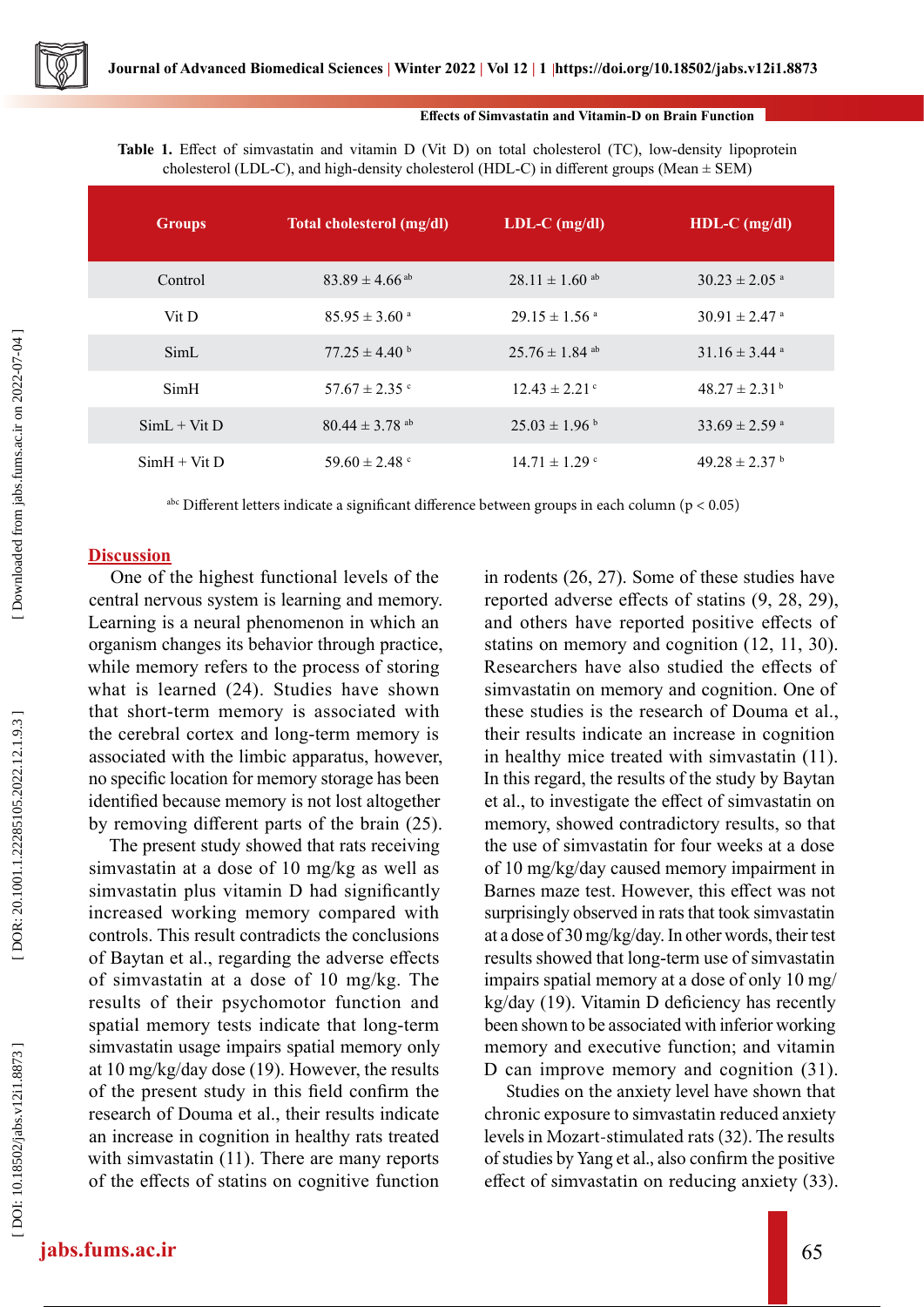Although preclinical studies provide limited evidence on the possible mechanisms underlying the beneficial effects of vitamin D for the management of these disorders, most of the clinical studies have indicated that vitamin D supplementation is associated with the reduction of symptoms of depression and anxiety (34). The present study confirms the results of the mentioned research on the effect of statins and vitamin D on reducing anxiety.

There is no direct correlation between brain cholesterol level, as well as HMG-CoA activity with memory function regulation. However, there is a definite link between plasma cholesterol level and brain acetylcholine esterase activity level. A long-standing plasma cholesterol alteration may be essential to regulate memory function which in turn might be mediated through the brain acetylcholine esterase modulated pathway (35). Previous studies have shown the beneficial effects of vitamin D supplementation on glucose homeostasis and HDL cholesterol levels (36). All statins are competitively attached to the catalytic region of HMG-COA reductase, creating an ester barrier to HMG-CoA access to the active site of the LDL-C receptor, which enhances LDL-C reuptake and LDL-C precursors from Systemic circulation causes proteins that bind to the sterol regulatory unit to sense changes in cholesterol levels and subsequently increase the expression of LDL-C receptors to reabsorb LDL-C from serum, to compensate for cellular cholesterol depletion. As a result, a significant proportion of cholesterol-lowering statins indirectly lead to the clearance of LDL-C from plasma (37).

The results of the present study showed a significant increase in the level of Catalase and TAOC and a significant decrease in the MDA level of brain tissue in the SimH and SimH + Vit D groups. Statins exhibit pleiotropic effects such as decreasing inflammation, oxidative stress, and reducing tumor progression (38). The molecular basis of the anti-inflammatory effects observed from statins may be related to their ability to stop the production or activity of ROS. The antioxidant effects of statins are likely to contribute to their clinical effectiveness

in the treatment of cardiovascular disease as well as other chronic diseases associated with increased oxidative stress in humans (39). Studies have shown that a decrease in vitamin D levels in the brain is associated with an increase in MDA and a decrease in GP and SOD, indicating the antioxidant properties of vitamin D in the brain (40). Malondialdehyde is the end product of fat peroxidation and is widely used as a marker of oxidative stress (41). Significant reductions in serum MDA as a marker of lipid peroxidation have been reported in patients treated with high-dose simvastatin for at least six months (42). TAOC levels take into account the cumulative action of all antioxidants present in plasma and body fluids and provide an integrated parameter rather than a simple set of measurable antioxidants (43). Research results show that TAOC levels increase in patients treated with atorvastatin (44). Simvastatin increases catalase levels and inhibits lipid peroxidation (45). The results of this part of the present study in line with the mentioned studies confirm the positive antioxidant effects of simvastatin and vitamin D.

The strong point of this study is the simultaneous evaluation of behavioral tests and oxidative stress markers in the brain with blood cholesterol levels, which shows a clear view of the relationship between cholesterol levels and behavior. The limitations of the present study include the short duration of treatment, the lack of histological examination of the hippocampus, and genes associated with apoptosis such as Caspases and Bcl-2. Therefore, to obtain better results, a longer duration of treatment, apoptosis genes expression, and histological examination of the hippocampus should be selected in future studies.

## **Conclusion**

This study demonstrated that the dosedependent simvastatin could increase working memory and reduce anxiety levels in rats in the presence of vitamin D by reducing oxidative stress and cholesterol in the serum profile. However, more research is needed to evaluate the effect of this drug on other parameters and organs.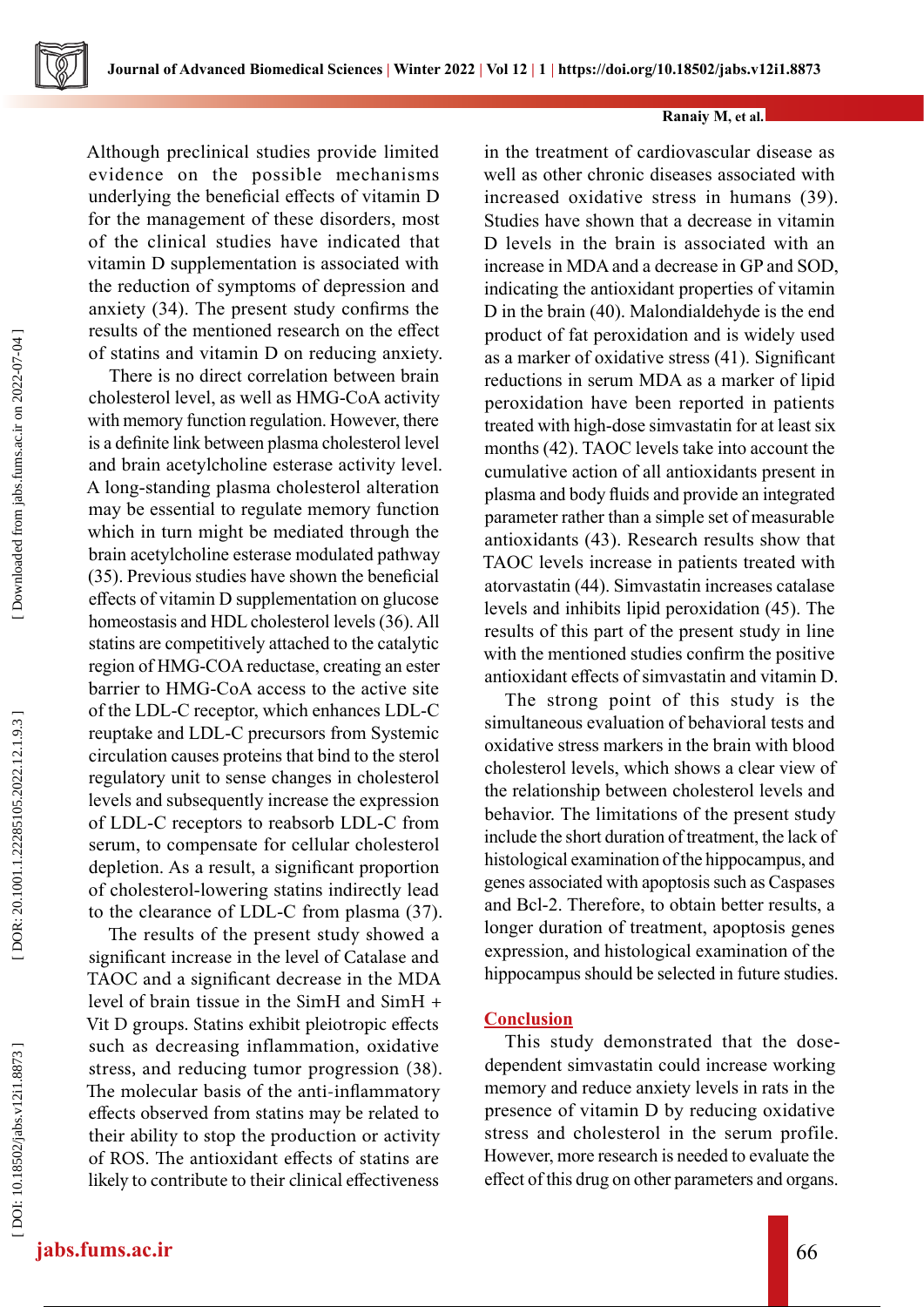

#### **Effects of Simvastatin and Vitamin-D on Brain Function**

#### **Acknowledgments**

The authors appreciate the Department of Biology, Faculty of Science, and Urmia University Research Council for support of this research. This article extracted from the master's thesis in developmental biology at Urmia University (Thesis registration number: 195929; Ethical code: IR-UU-AEC-3/1033 / DA).

### **Conflict of Interests**

 All the authors express that there is no conflict of interest regarding the publication of this article.

#### **Reference**

1. Brown MS, Goldstein JL. A proteolytic pathway that controls the cholesterol content of membranes, cells, and blood. Proc Natl Acad Sci. 1999; 96(20):11041-8.

2. Taylor F, Ward K, Moore TH, Burke M, Smith GD, Casas JP, et al. Statins for the primary prevention of cardiovascular disease. Cochrane Database Syst Rev. 2011; 5(1):1-82.

3. Rotermann M, Sanmartin C, Hennessy D, Arthur M. Prescription medication use by Canadians aged 6 to 79. Health Rep. 2014; 25(6):3-9.

4. hydroxy-3-methylglutaryl coenzyme A (HMG-CoA) reductase inhibitors. Pharm Res. 1994; 11(2):305-11.

5. Quinn KL, Macdonald EM, Mamdani MM, Diong C, Juurlink DN. Lipophilic statins and the risk of intracranial hemorrhage following ischemic stroke: a populationbased study. Drug Saf. 2017; 40(10):887-93.

6. Wu H, Lu D, Jiang H, Xiong Y, Qu C, Li B, et al. Simvastatin-mediated upregulation of VEGF and BDNF, activation of the PI3K/Akt pathway, and increase of neurogenesis are associated with therapeutic improvement after traumatic brain injury. J Neurotrauma. 2008; 25(2):130-9.

7. Eger GA, Ferreira VV, Batista CR, Bonde H, Lima DD, Wyse AT, et al. Antioxidant effect of simvastatin throught oxidative imbalance caused by lisdexamfetamine dimesylate. An Acad Bras Cienc. 2016; 88:335-48.

8. Santos T, Baungratz MM, Haskel SP, de Lima DD, da Cruz JN, Dal Magro DD, et al. Behavioral interactions of simvastatin and fluoxetine in tests of anxiety and depression. Neuropsychiatr Dis Treat. 2012; 8:413-22.

9. Jacobson TA. NLA task force on statin safety-2014 update. J Clin Lipidol. 2014; 8(3):1-4.

10. Bettermann K, Arnold AM, Williamson J, Rapp S, Sink K, Toole JF, et al. Statins, risk of dementia, and cognitive function: secondary analysis of the ginkgo evaluation of memory study. J Stroke Cerebrovasc Dis. 2012; 21(6): 436-44. 11. Douma TN, Borre Y, Hendriksen H, Olivier B, Oosting RS. Simvastatin improves learning and memory in control but not in olfactory bulbectomized rats. Psychopharmacology. 2011; 216(4):537-44. 12. Sparks DL, Kryscio RJ, Connor DJ, Sabbagh MN, Sparks LM, Lin Y, et al. Cholesterol and cognitive performance in normal controls and the influence of elective statin use after conversion to mild cognitive impairment: results in a clinical trial cohort. Neurodegener Dis. 2010; 7(1-3):183-6. 13. Herawati Y, Nugraha GI, Gurnida DA. Dietary Intake And Sun Exposure Related To Vitamin D Concentration In Thalassemia Patients: A Literature Review. Media Gizi Indonesia. 2021; 16(3):238-47. 14. Kjærgaard M, Wang CE, Almås B, Figenschau Y, Hutchinson MS, Svartberg J, et al. Effect of vitamin D supplement on depression scores in people with low levels of serum 25-hydroxyvitamin D: nested case—control study and randomised clinical trial. Br J Psychiatry. 2012; 201(5):360-8. 15. Ertugrul DT, Yavuz B, Cil H, Ata N, Akin KO, Kucukazman M, et al. STATIN‐D Study: Comparison of the influences of rosuvastatin and fluvastatin treatment on the levels of 25 hydroxyvitamin D. Cardiovasc Ther. 2011; 29(2):146-52. 16. Michalska-Kasiczak M, Sahebkar A, Mikhailidis DP, Rysz J, Muntner P, Toth PP, et al. Analysis of vitamin D levels in patients with and without statin-associated myalgia—a systematic review and meta-analysis of 7 studies with 2420 patients. Int J Cardiol. 2015; 178:111-6. 17. Dawson-Hughes B, Harris SS, Krall EA, Dallal GE. Effect of calcium and vitamin D supplementation on bone density in men and women 65 years of age or older. N Engl J Med. 1997; 337(10):670-6. 18. Cui X, Chopp M, Zacharek A, Roberts C, Lu M, Savant-Bhonsale S, et al. Chemokine, vascular and therapeutic effects of combination Simvastatin and BMSC treatment of stroke. Neurobiol Dis. 2009; 36(1):35-41. 19. Baytan SH, Alkanat M, Okuyan M, Ekinci M, Gedikli E, Ozeren M, et al. Simvastatin impairs spatial memory in rats at a specific dose level. Tohoku J Exp Med. 2008; 214(4):341-9. 20. Goldstein LE, Rasmusson AM, Bunney BS, Roth RH. Role of the amygdala in the coordination of behavioral, neuroendocrine, and prefrontal cortical monoamine responses to psychological stress in the rat. J Neurosci. 1996; 16(15):4787-98. 21. Sadeghi A, Ghahari L, Yousefpour M. Vitamin E Supplementation Reduces Oxidative Stress in the Male Wistar Rats' Brain Against Polyvinyl Chloride Products. Ann Mil Health Sci Res. 2019; 17(2):92768 (2019). 22. Aebi H. Catalase in vitro. Meth Enzymol. 1984; 105:121-6. 23. Thaipong K, Boonprakob U, Crosby K, Cisneros-Zevallos L, Byrne DH. Comparison of ABTS, DPPH, FRAP, and ORAC assays for estimating antioxidant activity from guava fruit extracts. J Food Compos Anal. 2006; 19(6-7):669-75.